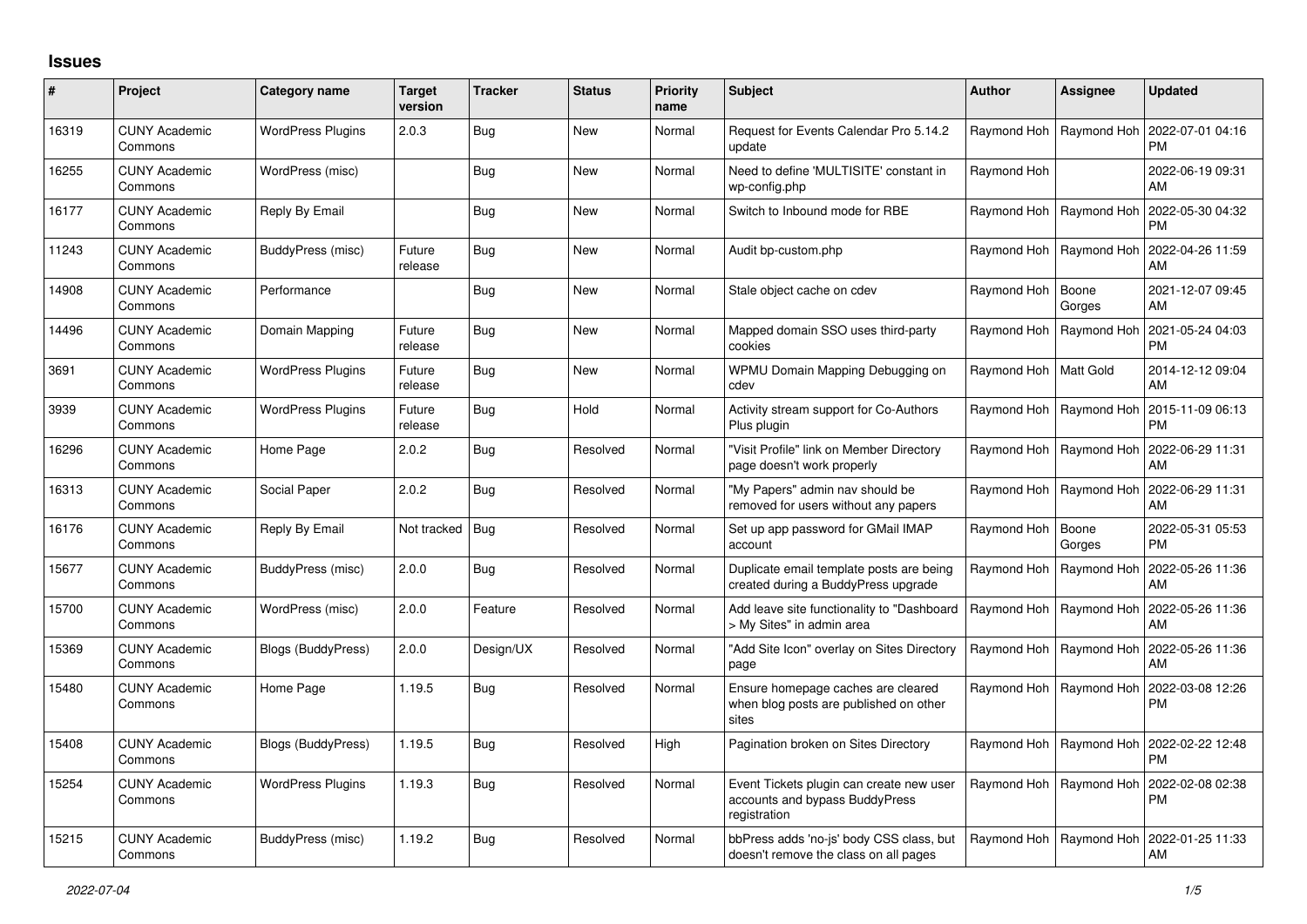| #     | Project                         | Category name                  | <b>Target</b><br>version | <b>Tracker</b> | <b>Status</b> | <b>Priority</b><br>name | <b>Subject</b>                                                                                       | <b>Author</b>             | Assignee                  | <b>Updated</b>                                            |
|-------|---------------------------------|--------------------------------|--------------------------|----------------|---------------|-------------------------|------------------------------------------------------------------------------------------------------|---------------------------|---------------------------|-----------------------------------------------------------|
| 15216 | <b>CUNY Academic</b><br>Commons | BuddyPress (misc)              | 1.19.2                   | <b>Bug</b>     | Resolved      | Normal                  | Blog posts and comments from private<br>sites shouldn't be visible in sitewide<br>activity stream    |                           | Raymond Hoh   Raymond Hoh | 2022-01-25 11:33<br>AM                                    |
| 15213 | <b>CUNY Academic</b><br>Commons | Layout                         | 1.19.2                   | <b>Bug</b>     | Resolved      | Normal                  | Layout for some group interior pages not<br>floating to the right                                    |                           | Raymond Hoh   Raymond Hoh | 2022-01-24 06:59<br>PM.                                   |
| 15175 | <b>CUNY Academic</b><br>Commons | BuddyPress (misc)              | 1.19.1                   | Bug            | Resolved      | Normal                  | "Load More" button not working correctly<br>on a user's "Commons Profile > Activity"<br>page         |                           | Raymond Hoh   Raymond Hoh | 2022-01-11 04:41<br><b>PM</b>                             |
| 15127 | <b>CUNY Academic</b><br>Commons | Accessibility                  | 1.19.1                   | Bug            | Resolved      | Normal                  | Homepage accessibility enhancements                                                                  |                           |                           | Raymond Hoh   Raymond Hoh   2022-01-11 04:41<br><b>PM</b> |
| 15144 | <b>CUNY Academic</b><br>Commons | Performance                    | 1.19.1                   | <b>Bug</b>     | Resolved      | Normal                  | Move logged-in user checks for bbPress<br>BP Notification Grabber later down the<br>page             |                           | Raymond Hoh   Raymond Hoh | 2022-01-11 04:41<br><b>PM</b>                             |
| 15145 | <b>CUNY Academic</b><br>Commons | Layout                         | 1.19.1                   | Bug            | Resolved      | Normal                  | Sitewide footer navigation shows all<br>sub-menu items instead of just primary<br>ones               |                           | Raymond Hoh   Raymond Hoh | 2022-01-04 08:09<br><b>PM</b>                             |
| 14945 | <b>CUNY Academic</b><br>Commons | Home Page                      | 1.19.0                   | Bug            | Resolved      | Normal                  | Fix News page display after new header<br>and footer                                                 |                           | Raymond Hoh   Raymond Hoh | 2022-01-04 11:20<br>AM                                    |
| 14909 | <b>CUNY Academic</b><br>Commons | Performance                    | 1.19.0                   | <b>Bug</b>     | Resolved      | Normal                  | Reducing DB queries and asset loading<br>on the main site                                            | Raymond Hoh               | Raymond Hoh               | 2022-01-04 10:30<br>AM                                    |
| 15029 | <b>CUNY Academic</b><br>Commons | Social Paper                   | 1.18.24                  | <b>Bug</b>     | Resolved      | Normal                  | Social papers with post passwords should<br>not record 'new_cacsp_edit' activity items               | Raymond Hoh   Raymond Hoh |                           | 2021-12-02 04:15<br><b>PM</b>                             |
| 14223 | <b>CUNY Academic</b><br>Commons | BuddyPress (misc)              | 1.18.19                  | Bug            | Resolved      | Normal                  | Non-public site visibility change should<br>update all related site activity visibility to<br>hidden |                           | Raymond Hoh   Raymond Hoh | 2021-10-05 02:03<br><b>PM</b>                             |
| 14749 | <b>CUNY Academic</b><br>Commons | DiRT Integration               | 1.18.18                  | <b>Bug</b>     | Resolved      | Normal                  | "Digital Research Tools" adminbar item<br>should not show when logged out                            |                           |                           | Raymond Hoh   Raymond Hoh   2021-09-07 11:51<br>AM        |
| 14704 | <b>CUNY Academic</b><br>Commons | Group Forums                   | 1.18.16                  | Bug            | Resolved      | Normal                  | <b>Additional bbPress fixes</b>                                                                      |                           | Raymond Hoh   Raymond Hoh | 2021-08-10 11:16<br>AM                                    |
| 14299 | <b>CUNY Academic</b><br>Commons | WordPress (misc)               | 1.18.8                   | <b>Bug</b>     | Resolved      | Normal                  | Remove Site Health scheduled task                                                                    |                           | Raymond Hoh   Raymond Hoh | 2021-04-09 06:57<br><b>PM</b>                             |
| 13966 | <b>CUNY Academic</b><br>Commons | Reply By Email                 | 1.18.5                   | <b>Bug</b>     | Resolved      | High                    | Replying by email to a trashed or<br>spammed forum topic causes a fatal error                        |                           | Raymond Hoh   Raymond Hoh | 2021-02-09 02:32<br><b>PM</b>                             |
| 13859 | <b>CUNY Academic</b><br>Commons | BuddyPress (misc)              | 1.18.3                   | Bug            | Resolved      | Normal                  | Reset current blog in BP MPO Activity<br>Filter plugin                                               |                           |                           | Raymond Hoh   Raymond Hoh   2021-01-26 04:43<br><b>PM</b> |
| 13721 | <b>CUNY Academic</b><br>Commons | <b>WordPress Plugins</b>       | 1.18.1                   | Bug            | Resolved      | Normal                  | Update Contact Form 7                                                                                |                           | Raymond Hoh   Raymond Hoh | 2020-12-17 08:41<br><b>PM</b>                             |
| 13455 | <b>CUNY Academic</b><br>Commons | Domain Mapping                 | 1.18.0                   | Bug            | Resolved      | Normal                  | Switch from WPMU Domain Mapping to<br>Mercator                                                       |                           | Raymond Hoh   Raymond Hoh | 2020-12-08 11:18<br>AM                                    |
| 13497 | <b>CUNY Academic</b><br>Commons | Internal Tools and<br>Workflow | 1.17.6                   | <b>Bug</b>     | Resolved      | Normal                  | Remove Elemental theme cache files                                                                   |                           | Raymond Hoh   Raymond Hoh | 2020-10-27 11:00<br>AM                                    |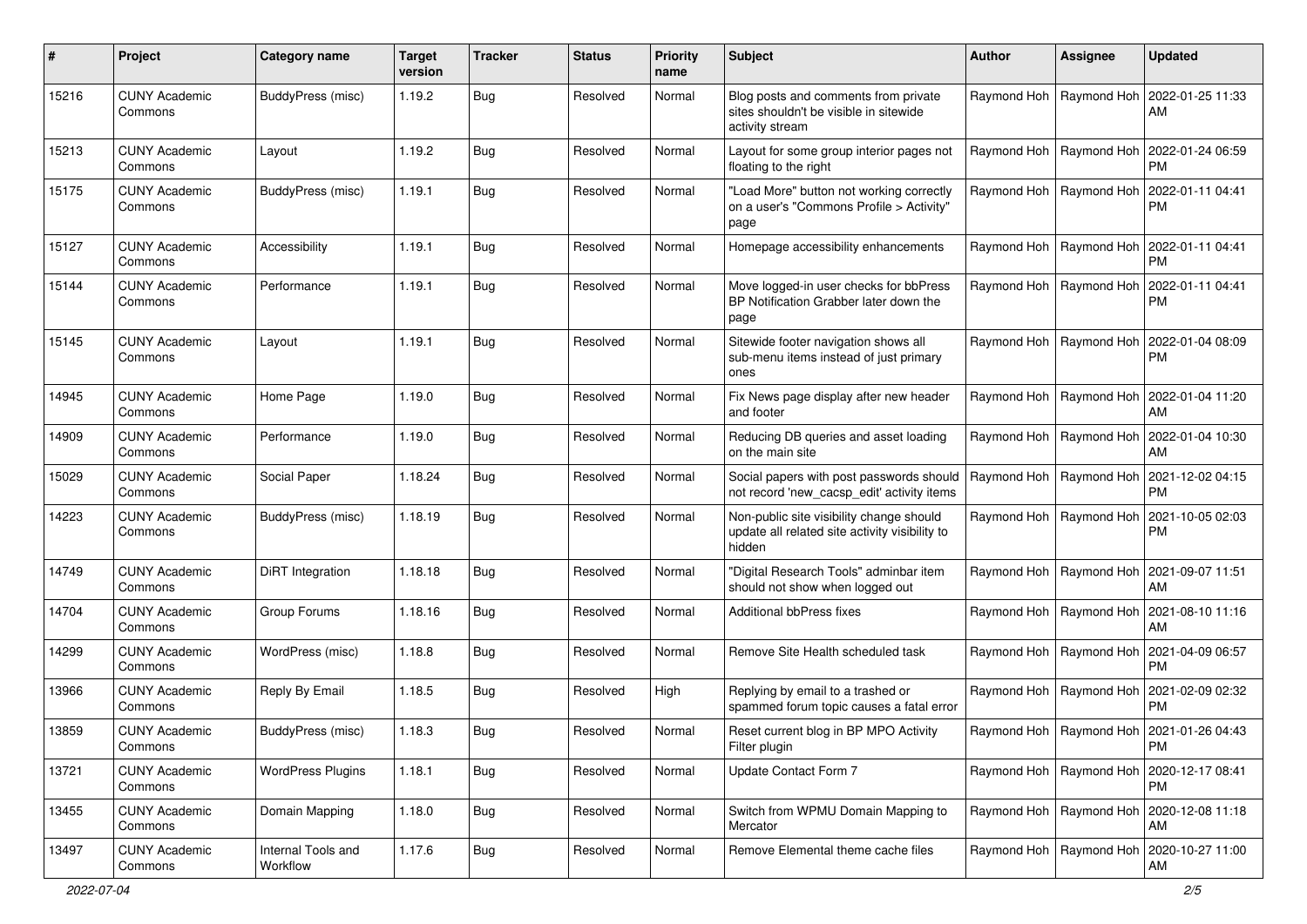| #     | Project                         | Category name              | <b>Target</b><br>version | <b>Tracker</b> | <b>Status</b> | <b>Priority</b><br>name | <b>Subject</b>                                                                | <b>Author</b>             | Assignee                  | Updated                       |
|-------|---------------------------------|----------------------------|--------------------------|----------------|---------------|-------------------------|-------------------------------------------------------------------------------|---------------------------|---------------------------|-------------------------------|
| 13332 | <b>CUNY Academic</b><br>Commons | Reply By Email             | 1.17.4                   | Bug            | Resolved      | Normal                  | Reply-To' email header can be corrupted<br>in WordPress 5.5                   | Raymond Hoh   Raymond Hoh |                           | 2020-09-22 12:08<br>PM        |
| 13000 | <b>CUNY Academic</b><br>Commons | Accessibility              | 1.17.0                   | Feature        | Resolved      | Normal                  | New accessible email subscriptions panel                                      | Raymond Hoh               | Raymond Hoh               | 2020-07-28 11:09<br>AM        |
| 12551 | <b>CUNY Academic</b><br>Commons | WordPress (misc)           | 1.17.0                   | Bug            | Resolved      | Normal                  | Preparing for PHP 7.4                                                         | Raymond Hoh               |                           | 2020-07-14 01:13<br>РM        |
| 12850 | <b>CUNY Academic</b><br>Commons | <b>WordPress Plugins</b>   | 1.16.14                  | <b>Bug</b>     | Resolved      | Normal                  | Event Tickets plugin calls<br>wp cache flush() after every ticket<br>addition |                           | Raymond Hoh   Raymond Hoh | 2020-06-09 11:56<br>AM        |
| 12827 | <b>NYCDH Community</b><br>Site  |                            |                          | Maintenance    | Resolved      | Normal                  | Events Calendar Pro and Filter Bar plugin<br>update                           | Raymond Hoh               | Jesse<br>Merandy          | 2020-05-20 03:33<br><b>PM</b> |
| 12654 | <b>CUNY Academic</b><br>Commons | <b>WordPress Plugins</b>   | 1.16.9                   | Feature        | Resolved      | Normal                  | Update Google Docs Shortcode to v0.5                                          |                           | Raymond Hoh   Raymond Hoh | 2020-04-14 11:20<br>AM        |
| 12594 | <b>CUNY Academic</b><br>Commons | <b>WordPress Plugins</b>   | 1.16.9                   | Bug            | Resolved      | Normal                  | Remove Backtype Connect plugin                                                | Raymond Hoh               | Raymond Hoh               | 2020-04-14 11:20<br>AM        |
| 12606 | <b>CUNY Academic</b><br>Commons | <b>WordPress Plugins</b>   | 1.16.9                   | <b>Bug</b>     | Resolved      | Normal                  | Disable PHP sessions for Custom<br>Sidebars plugin                            | Raymond Hoh               | Raymond Hoh               | 2020-04-14 11:20<br>AM        |
| 12240 | <b>CUNY Academic</b><br>Commons | <b>WordPress Plugins</b>   | 1.16.3                   | Bug            | Resolved      | Normal                  | wp-ms-request-membership not added<br>properly as a git submodule             |                           | Raymond Hoh   Raymond Hoh | 2019-12-27 01:05<br>PM        |
| 11998 | <b>CUNY Academic</b><br>Commons | <b>Email Notifications</b> | 1.15.12                  | <b>Bug</b>     | Resolved      | Normal                  | Groupblog post emails can potentially<br>contain the wrong content            |                           | Raymond Hoh   Raymond Hoh | 2019-10-22 11:54<br>AM        |
| 11891 | <b>CUNY Academic</b><br>Commons | Events                     | 1.15.10                  | Bug            | Resolved      | Normal                  | Private group calendar iCal URLs should<br>be accessible without logging in   | Raymond Hoh               | Raymond Hoh               | 2019-09-24 11:09<br>AM        |
| 11855 | <b>CUNY Academic</b><br>Commons | WordPress (misc)           | 1.15.10                  | <b>Bug</b>     | Resolved      | Normal                  | "More Privacy Options" message not<br>showing on login page                   |                           | Raymond Hoh   Raymond Hoh | 2019-09-24 11:09<br>AM        |
| 11013 | <b>NYCDH Community</b><br>Site  |                            |                          | <b>Bug</b>     | Resolved      | Normal                  | Convert subdomain install to subdirectory<br>install                          | Raymond Hoh               | Raymond Hoh               | 2019-05-21 11:07<br>AM        |
| 10421 | <b>CUNY Academic</b><br>Commons | Meta                       | 1.15                     | Feature        | Resolved      | Normal                  | Creative Commons license needs to be<br>updated?                              | Raymond Hoh   Matt Gold   |                           | 2019-05-07 02:30<br><b>PM</b> |
| 11297 | <b>CUNY Academic</b><br>Commons | WordPress (misc)           | 1.14.11                  | <b>Bug</b>     | Resolved      | Normal                  | Two versions of the same plugin and<br>theme exist                            | Raymond Hoh               | l Boone<br>Gorges         | 2019-04-23 10:44<br><b>AM</b> |
| 11250 | <b>CUNY Academic</b><br>Commons | WordPress (misc)           | 1.14.11                  | Feature        | Resolved      | Normal                  | Update assets needed for GCDI site                                            | Raymond Hoh               | Raymond Hoh               | 2019-04-23 09:27<br>AM        |
| 11335 | <b>CUNY Academic</b><br>Commons | <b>WordPress Plugins</b>   | 1.15                     | Bug            | Resolved      | Normal                  | Add mobile responsive styles for Creative<br>Commons license popup            | Raymond Hoh   Raymond Hoh |                           | 2019-04-16 02:21<br>PM        |
| 11164 | <b>CUNY Academic</b><br>Commons | Spam/Spam<br>Prevention    | 1.14.7                   | Bug            | Resolved      | Normal                  | Anonymous blog comments are empty                                             |                           | Raymond Hoh   Raymond Hoh | 2019-02-26 02:04<br><b>PM</b> |
| 11083 | <b>CUNY Academic</b><br>Commons | BuddyPress (misc)          | 1.14.6                   | Bug            | Resolved      | Normal                  | "My Settings > Export Data" page is blank   Raymond Hoh   Raymond Hoh         |                           |                           | 2019-02-12 12:08<br><b>PM</b> |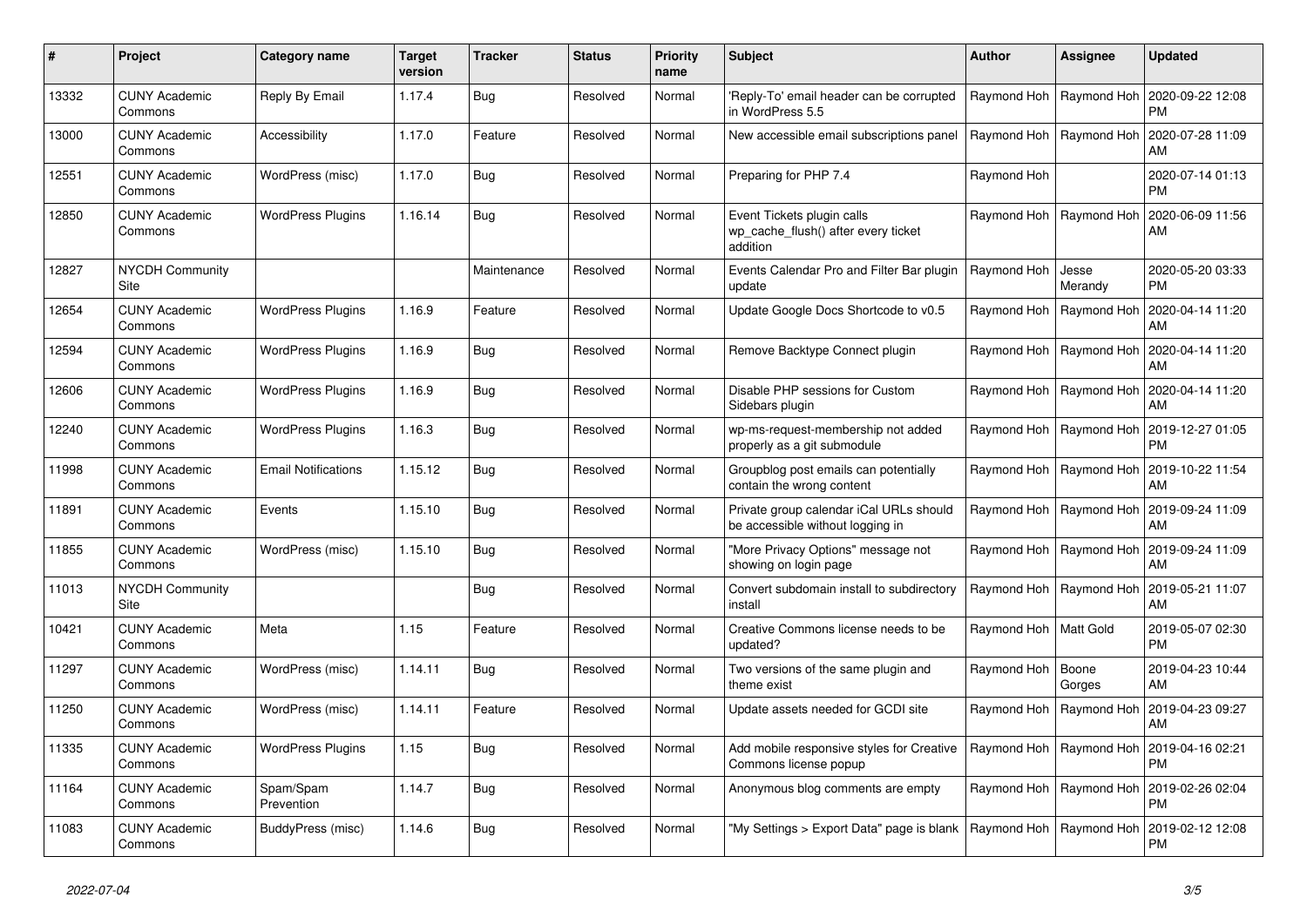| #     | Project                         | Category name              | <b>Target</b><br>version | Tracker    | <b>Status</b> | <b>Priority</b><br>name | <b>Subject</b>                                                                  | <b>Author</b>              | Assignee                  | <b>Updated</b>                                            |
|-------|---------------------------------|----------------------------|--------------------------|------------|---------------|-------------------------|---------------------------------------------------------------------------------|----------------------------|---------------------------|-----------------------------------------------------------|
| 10564 | <b>CUNY Academic</b><br>Commons | <b>WordPress Plugins</b>   | 1.14.1                   | Bug        | Resolved      | Normal                  | PHP 7.2 Incompatibility Problems                                                |                            | Raymond Hoh   Raymond Hoh | 2018-11-19 10:06<br>AM                                    |
| 9810  | <b>CUNY Academic</b><br>Commons | <b>WordPress Plugins</b>   | 1.13.2                   | Bug        | Resolved      | Normal                  | Yoast SEO doesn't support the Guest<br>Authors feature of Co-Authors Plus       |                            | Raymond Hoh   Raymond Hoh | 2018-05-22 11:56<br>AM                                    |
| 9639  | <b>CUNY Academic</b><br>Commons | commonsinabox.org          | Not tracked   Bug        |            | Resolved      | Normal                  | Users having problems posting to the<br>forums                                  | Raymond Hoh   Boone        | Gorges                    | 2018-04-20 11:37<br>AM                                    |
| 9486  | <b>CUNY Academic</b><br>Commons | Group Forums               | 1.12.11                  | Bug        | Resolved      | Normal                  | Revision logs show up when quoting a full<br>forum post                         |                            | Raymond Hoh   Raymond Hoh | 2018-03-27 12:49<br><b>PM</b>                             |
| 9177  | <b>CUNY Academic</b><br>Commons | Social Paper               | 1.12.8                   | Bug        | Resolved      | Normal                  | Social Paper directory not showing any<br>papers                                |                            | Raymond Hoh   Raymond Hoh | 2018-02-13 01:10<br><b>PM</b>                             |
| 9202  | <b>CUNY Academic</b><br>Commons | Reply By Email             | 1.12.8                   | Bug        | Resolved      | Normal                  | Attachment error emails missing topic<br>name                                   |                            | Raymond Hoh   Raymond Hoh | 2018-02-13 10:49<br>AM                                    |
| 9203  | <b>CUNY Academic</b><br>Commons | Events                     | 1.12.8                   | Bug        | Resolved      | Normal                  | Filters on the "My Events > Calendar"<br>page no longer display                 | Raymond Hoh                | Boone<br>Gorges           | 2018-02-12 09:40<br><b>PM</b>                             |
| 9011  | <b>CUNY Academic</b><br>Commons | My Commons                 | 1.12.6                   | Bug        | Resolved      | Normal                  | My Commons - Fix "About My Commons"<br>link                                     | Raymond Hoh                | Raymond Hoh               | 2018-01-09 11:13<br>AM                                    |
| 9066  | <b>CUNY Academic</b><br>Commons | Reply By Email             | 1.12.6                   | <b>Bug</b> | Resolved      | Normal                  | RBE error email not firing for new topics<br>when attachment is too large       |                            | Raymond Hoh   Raymond Hoh | 2018-01-08 04:49<br><b>PM</b>                             |
| 8891  | <b>CUNY Academic</b><br>Commons | Reply By Email             | 1.12.1                   | Design/UX  | Resolved      | Normal                  | Usability improvements for RBE Forum<br>Attachments                             |                            | Raymond Hoh   Raymond Hoh | 2017-11-13 06:07<br><b>PM</b>                             |
| 8000  | <b>CUNY Academic</b><br>Commons | Reply By Email             | 1.10.17                  | Bug        | Resolved      | Normal                  | Issues with RBE email sent date                                                 |                            | Raymond Hoh   Raymond Hoh | 2017-04-20 10:32<br><b>PM</b>                             |
| 7815  | <b>CUNY Academic</b><br>Commons | Reply By Email             | 1.10.14                  | Bug        | Resolved      | Normal                  | RBE "Connect" button hangs                                                      |                            | Raymond Hoh   Raymond Hoh | 2017-03-21 12:59<br><b>PM</b>                             |
| 7217  | <b>CUNY Academic</b><br>Commons | Events                     | 1.10.6                   | Bug        | Resolved      | Normal                  | BP Event Organiser issues with WP 4.7<br>and Shortcake                          |                            | Raymond Hoh   Raymond Hoh | 2016-12-21 11:57<br><b>PM</b>                             |
| 5975  | <b>CUNY Academic</b><br>Commons | <b>WordPress Plugins</b>   | 1.11                     | Bug        | Resolved      | Normal                  | Audit all mail plugins on the Commons                                           | Raymond Hoh   Daniel Jones |                           | 2016-12-13 08:57<br><b>PM</b>                             |
| 4985  | <b>CUNY Academic</b><br>Commons | ZenDesk                    | 1.9.32                   | Bug        | Resolved      | Normal                  | ZenDesk Feedback Tab is being<br>deprecated                                     | Raymond Hoh                | Raymond Hoh               | 2016-11-01 10:20<br>AM                                    |
| 6043  | <b>CUNY Academic</b><br>Commons | <b>Email Notifications</b> | 1.9.28                   | <b>Bug</b> | Resolved      | Normal                  | Emails should not be sent to<br>noreply@commons.gc.cuny.edu                     |                            |                           | Raymond Hoh   Raymond Hoh   2016-09-19 05:33<br><b>PM</b> |
| 3780  | <b>CUNY Academic</b><br>Commons | WordPress (misc)           | 1.10                     | Bug        | Resolved      | Normal                  | wp-login.php template styling                                                   |                            | Raymond Hoh   Raymond Hoh | 2016-08-24 06:30<br>AM                                    |
| 5850  | <b>CUNY Academic</b><br>Commons | Server                     | 1.9.22                   | Bug        | Resolved      | Normal                  | New server -<br>\$_SERVER['REMOTE_ADDR'] using<br>private IP instead of user IP |                            | Raymond Hoh   Raymond Hoh | 2016-07-29 02:42<br><b>PM</b>                             |
| 5836  | <b>CUNY Academic</b><br>Commons | Upgrades                   | 1.9.22                   | <b>Bug</b> | Resolved      | Normal                  | Memcached caching strategy on new<br>server                                     |                            | Raymond Hoh   Raymond Hoh | 2016-07-26 01:45<br><b>PM</b>                             |